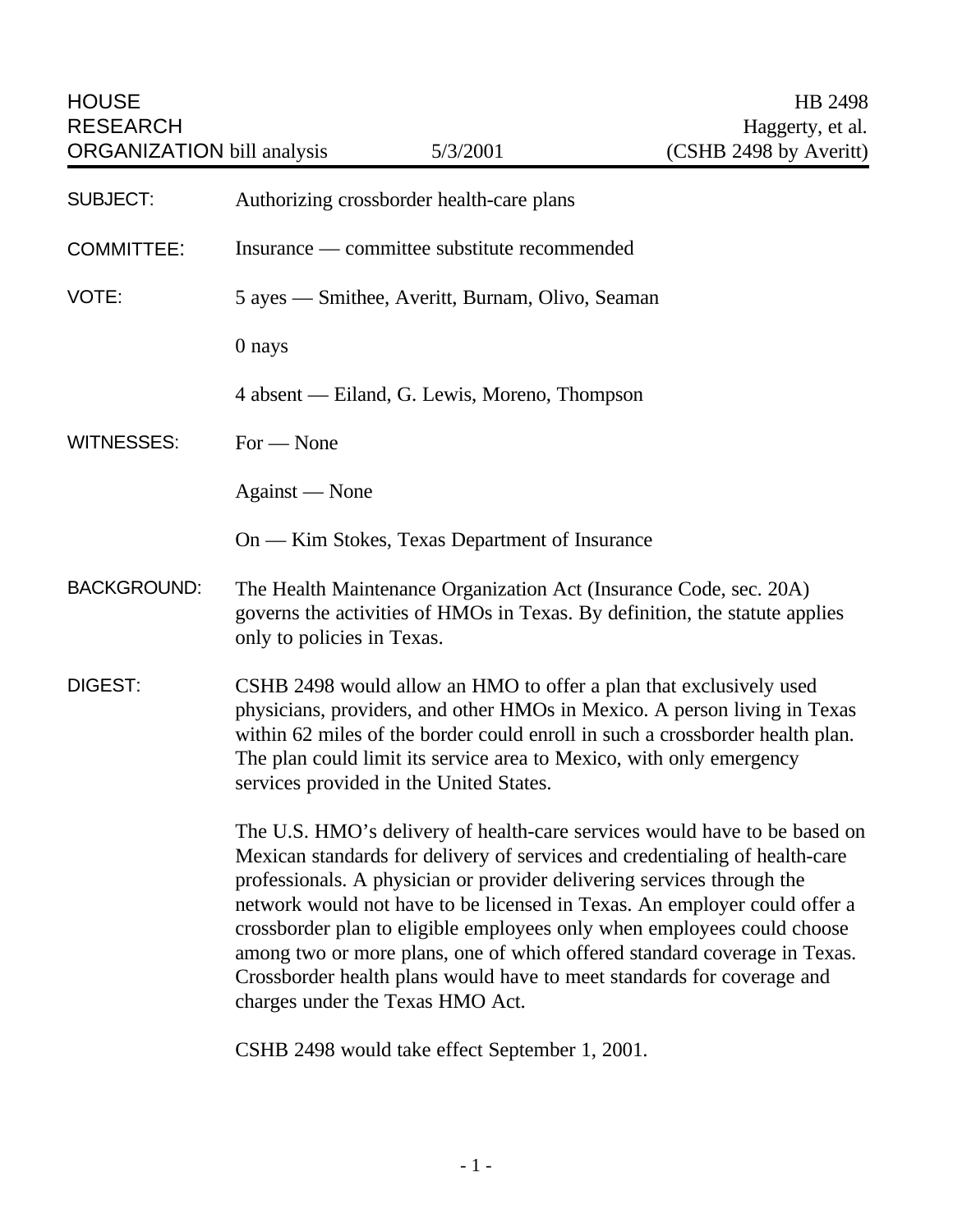## HB 2498 House Research Organization page 2

**SUPPORTERS** SAY: CSHB 2498 would provide a novel way for employers to offer health coverage to employees in the Texas-Mexico border region. While individuals may buy health insurance in Mexico, no mechanism exists for employersponsored plans.

> The availability of crossborder health coverage would increase access to physicians along the border. This region has unique health-care delivery problems, ranging from an insufficient supply of medical professionals to language and cultural barriers. Allowing people to purchase health plans that provide access to Mexican physicians would increase access to medical professionals in that region.

> The bill also would improve the affordability of health care in the border region. Because the cost of health care is significantly lower in Mexico than in the United States, crossborder plans could be less expensive for enrollees. People who could not afford a U.S. policy might be able to afford Mexicanbased health coverage.

Crossborder health plans would reduce employers' cost of providing health coverage. Because these plans would be less expensive, more employers could afford to offer health coverage for their employees. Employers that already offer coverage in the United States could offer these plans and see their costs decrease.

This bill would help more people provide health coverage for their families. Many people living and working in the border region have immediate family living in Mexico. A crossborder health plan would allow them to obtain health coverage for those family members. Because many of those family members could become U.S. residents in the future, preventative health care administered in Mexico could benefit Texas.

In an environment of open relations with Mexico, it is unlikely that federal regulations would prohibit this type of trade. Although federal regulations could change in the future, that possibility should not preclude Texas from enacting programs that would benefit the border region.